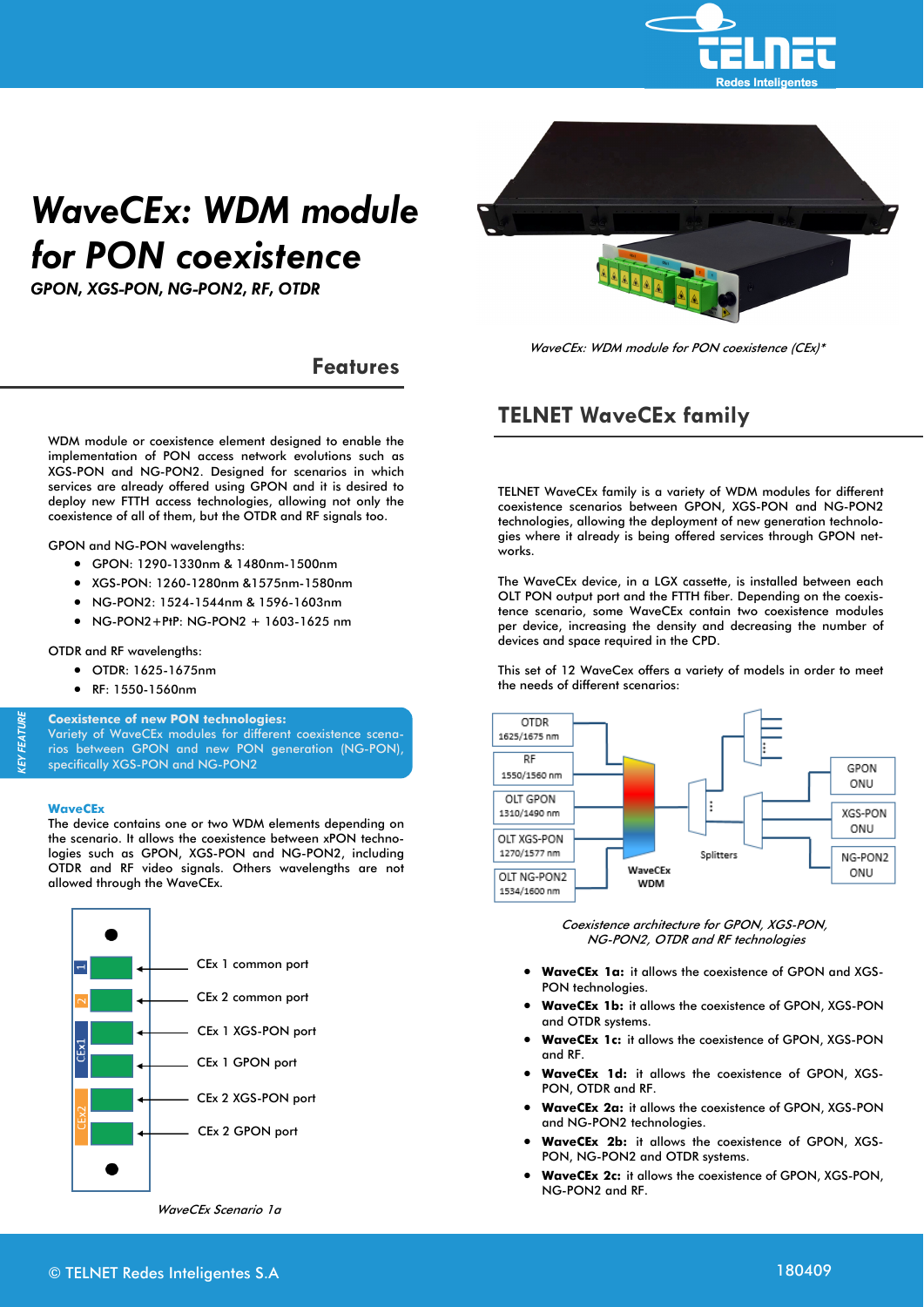- **WaveCEx 2d:** it allows the coexistence of GPON, XGS-PON, NG-PON2, OTDR and RF.
- **WaveCEx 2e:** it allows the coexistence of GPON, XGS-PON NG-PON2 + PtP and OTDR.
- **WaveCEx 2f:** it allows the coexistence of GPON, XGS-PON and NG-PON2+PtP technologies.
- **WaveCEx 2g:** it allows the coexistence of GPON and RF and NG-PON2 technologies.
- **WaveCEx 2h:** it allows the coexistence of GPON, RF and NG-PON2 technologies.

| <b>WaveCEx</b><br>Scenario 1a     | <b>GPON and XGS-PON</b>                                            | 2 CEx per LGX             |
|-----------------------------------|--------------------------------------------------------------------|---------------------------|
| <b>Parameters</b>                 | <b>Conditions</b>                                                  | <b>Value and unit</b>     |
| Attenuation<br>(incl. connectors) | $P$ Common $\lt$ - $\gt$ $P$ GPON<br>(GPON wavelengths)            | $\leq$ 0.8 dB             |
|                                   | $P$ Common $\lt$ - $\gt$ $P$ xGS-PON<br>(XGS-PON wavelengths)      | ≤ 1 dB                    |
| Isolation                         | $P$ Common $\lt$ - $>$ $P$ GPON<br>(XGS-PON wavelengths)           | $\leq$ 30 dB              |
|                                   | $P$ Common $\lt$ - $\gt$ P xGS-PON<br>(GPON wavelengths)           | $\leq$ 30 dB              |
| <b>Directivity</b>                | $P$ GPON $\lt$ - $>$ $P$ xGS-PON<br>(GPON and XGS-PON wavelengths) | $\leq$ 50 dB              |
| <b>Return Loss</b>                | All ports                                                          | $\leq$ 55 dB              |
| Polarization<br>Sensitivity       | <b>Combination of all ports</b>                                    | Max. variation:<br>0 2 dB |
| Maximun<br>Optical power          |                                                                    | $+23$ dBm                 |
| Connector<br>type                 |                                                                    | SC/APC                    |

| <b>WaveCEx</b><br><b>Scenario 1b</b> | <b>GPON, XGS-PON and OTDR 2 CEx per LGX</b>                          |                           |
|--------------------------------------|----------------------------------------------------------------------|---------------------------|
| <b>Parameters</b>                    | <b>Conditions</b>                                                    | <b>Value and unit</b>     |
| Attenuation<br>(incl. connectors)    | $P$ Common $\lt$ - $\gt$ $P$ GPON<br>(GPON wavelengths)              | $50.8$ dB                 |
|                                      | $P_{\text{Common}} \leq P_{\text{XGS-PON}}$<br>(XGS-PON wavelenaths) | $\leq$ 1.2 dB             |
|                                      | $P$ Common $\lt$ - $>$ $P$ OTDR<br>(OTDR wavelength)                 | $\leq$ 1 2 dB             |
| Isolation                            | $P$ Common $\lt$ - $>$ $P$ GPON<br>(XGS-PON and OTDR wavelengths)    | $\geq$ 30 dB              |
|                                      | $P$ Common $\lt$ - $>$ $P$ xGS-PON<br>(GPON and OTDR wavelengths)    | $\geq$ 30 dB              |
|                                      | $P$ Common $\lt$ - $>$ $P$ OTDR<br>(GPON and XGS-PON wavelengths)    | $\geq$ 15 dB              |
| <b>Directivity</b>                   | All port combinations                                                | $\geq$ 50 dB              |
| Return Loss                          | All ports                                                            | $\geq$ 55 dB              |
| Polarization<br>Sensitivity          | All ports combinations                                               | Max. variation:<br>0 2 dB |
| Maximun<br>Optical power             |                                                                      | $+23$ dBm                 |
| Connector<br>type                    |                                                                      | SC/APC                    |

| <b>WaveCEx</b><br><b>Scenario 1c</b> | <b>GPON, XGS-PON and RF</b>                                       | 2 CEx per LGX             |
|--------------------------------------|-------------------------------------------------------------------|---------------------------|
| <b>Parameters</b>                    | <b>Conditions</b>                                                 | <b>Value and unit</b>     |
| Attenuation<br>(incl. connectors)    | $P_{\text{Common}} \leq 5$ P GPON<br>(GPON wavelenaths)           | $\leq$ 0 8 dB             |
|                                      | $P$ Common $\lt$ - $\gt$ $P$ xGS-PON<br>(XGS-PON wavelengths)     | $\leq$ 1 2 dB             |
|                                      | $P$ Common $\lt$ - $\gt$ $P$ RF<br>(RF wavelenath)                | $\leq$ 1 dB               |
| Isolation                            | $P$ Common $\lt$ - $\gt$ $P$ GPON<br>(XGS-PON and RF wavelengths) | $\geq$ 30 dB              |
|                                      | $P$ Common $\lt$ - $\gt$ $P$ xGS-PON<br>(GPON and RF wavelengths) | $\geq$ 30 dB              |
|                                      | $P$ Common $\lt$ - $\gt$ $P$ RF<br>(GPON and XGS-PON wavelengths) | <b>NA</b>                 |
| <b>Directivity</b>                   | All port combinations                                             | $\geq$ 50 dB              |
| <b>Return Loss</b>                   | All ports                                                         | $\geq$ 55 dB              |
| Polarization<br>Sensitivity          | All ports combinations                                            | Max. variation:<br>0.2 dB |
| Maximun<br>Optical power             |                                                                   | $+23$ dBm                 |
| Connector<br>type                    |                                                                   | SC/APC                    |

| <b>WaveCEx</b><br><b>Scenario 1d</b> | GPON, XGS-PON, OTDR and RF 1 CEx per LGX                           |                           |
|--------------------------------------|--------------------------------------------------------------------|---------------------------|
| <b>Parameters</b>                    | <b>Conditions</b>                                                  | <b>Value and unit</b>     |
| Attenuation<br>(incl. connectors)    | $P$ Common $\lt$ - $\gt$ $P$ GPON<br>(GPON wavelengths)            | $50.8$ dB                 |
|                                      | $P$ Common $\lt$ - $\gt$ $P$ xGS-PON<br>(XGS-PON wavelengths)      | $\leq$ 1 2 dB             |
|                                      | $P_{\text{Common}} \leq 5$ P $_{\text{OTDR}}$<br>(OTDR wavelength) | $\leq$ 1 6 dB             |
|                                      | $P$ Common $\lt$ - $\gt$ $P$ RF<br>(RFwavelength)                  | $\leq$ 1 1 dB             |
| Isolation                            | $P$ Common $\lt$ - $\gt$ $P$ GPON<br>(XGS-PON and RF wavelengths)  | $\geq$ 30 dB              |
|                                      | $P$ Common $\lt$ - $>$ $P$ xGS-PON<br>(GPON and RF wavelengths)    | $\geq$ 30 dB              |
|                                      | $P$ Common $\lt$ - $\gt$ $P$ RF<br>(GPON and XGS-PON wavelengths)  | <b>NA</b>                 |
| <b>Directivity</b>                   | All port combinations                                              | $\geq$ 50 dB              |
| <b>Return Loss</b>                   | All ports                                                          | $\geq$ 55 dB              |
| Polarization<br>Sensitivity          | All ports combinations                                             | Max. variation:<br>0.2 dB |
| Maximun<br>Optical power             |                                                                    | $+23$ dBm                 |
| Connector<br>type                    |                                                                    | SC/APC                    |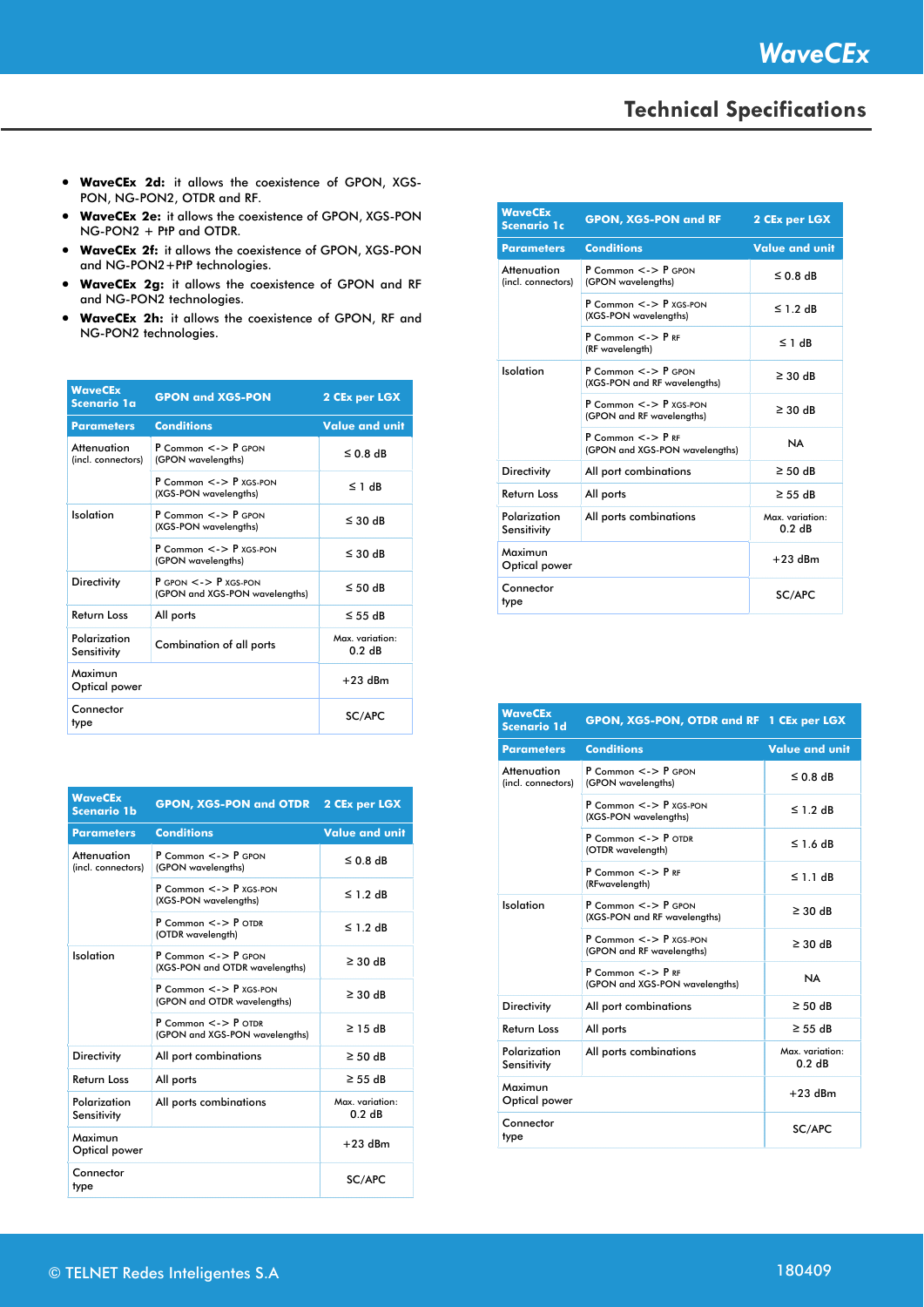| <b>WaveCEx</b><br>Scenario 2a     | <b>GPON, XGS-PON, and</b><br><b>NG-PON2</b>                            | 2 CEx per LGX             |
|-----------------------------------|------------------------------------------------------------------------|---------------------------|
| <b>Parameters</b>                 | <b>Conditions</b>                                                      | <b>Value and unit</b>     |
| Attenuation<br>(incl. connectors) | $P$ Common $\lt$ - $>$ $P$ GPON<br>(GPON wavelengths)                  | $50.8$ dB                 |
|                                   | $P$ Common $\lt$ - $>$ $P$ xGS-PON<br>(XGS-PON wavelengths)            | $\leq$ 1 2 dB             |
|                                   | $P$ Common $\lt$ - $\gt$ $P$ NG-PON2<br>(NG-PON2 wavelengths)          | $\leq$ 1.2 dB             |
| Isolation                         | $P$ Common $\lt$ - $>$ $P$ GPON<br>(XGS-PON & NG-PON2 wavelengths)     | $\geq$ 30 dB              |
|                                   | $P$ Common $\lt$ - $>$ $P$ xGS-PON<br>(GPON wavelengths)               | $\geq$ 30 dB              |
|                                   | $P$ Common $\lt$ - $\gt$ $P$ NG-PON?<br>(GPON and XGS-PON wavelengths) | $\geq$ 30 dB              |
| <b>Directivity</b>                | All port combinations                                                  | $\geq$ 50 dB              |
| <b>Return Loss</b>                | All ports                                                              | $\geq$ 55 dB              |
| Polarization<br>Sensitivity       | All port combinations                                                  | Max. variation:<br>0.2 dB |
| Maximun<br>Optical power          |                                                                        | $+23$ dBm                 |
| Connector<br>type                 |                                                                        | SC/APC                    |

| <b>WaveCEx</b><br><b>Scenario 2b</b> | <b>GPON, XGS-PON, NG-PON2</b><br>and OTDR                                     | 1 CEx per LGX             |
|--------------------------------------|-------------------------------------------------------------------------------|---------------------------|
| Parameters                           | <b>Conditions</b>                                                             | <b>Value and unit</b>     |
| Attenuation<br>(incl. connectors)    | $P$ Common $\lt$ - $>$ $P$ GPON<br>(GPON wavelengths)                         | $\leq 0.8$ dB             |
|                                      | $P$ Common $\lt$ - $\gt$ $P$ xGS-PON<br>(XGS-PON wavelenaths)                 | ≤ 1.2 dB                  |
|                                      | $P$ Common $\lt$ - $>$ $P$ NG-PON2<br>(NG-PON2 wavelenaths)                   | ≤ 1.2 dB                  |
|                                      | $P$ Common $\lt$ - $>$ $P$ OTDR<br>(OTDR wavelengths)                         | ≤ 1.6 dB                  |
| Isolation                            | P Common <-> P GPON<br>(XGS-PON, NG-PON2, and OTDR<br>wavelengths)            | $\geq$ 30 dB              |
|                                      | P Common <-> P XGS-PON<br>(GPON, NG-PON2 and OTDR<br>wavelengths)             | $\geq$ 30 dB              |
|                                      | $P$ Common $\lt$ - $>$ $P$ OTDR<br>(GPON, XGS-PON and OTDR<br>wavelengths)    | $\geq$ 30 dB              |
|                                      | $P$ Common $\lt$ - $>$ $P$ OTDR<br>(GPON, XGS-PON and NG-PON2<br>wavelengths) | $\geq$ 1.5 dB             |
| <b>Directivity</b>                   | All port combinations                                                         | $\geq$ 50 dB              |
| Return Loss                          | All ports                                                                     | $\geq$ 55 dB              |
| Polarization<br>Sensitivity          | All ports combinations                                                        | Max. variation:<br>0.2 dB |
| Maximun<br>Optical power             |                                                                               | $+23$ dBm                 |
| Connector<br>type                    |                                                                               | SC/APC                    |

| <b>WaveCEx</b><br><b>Scenario 2c</b> | <b>GPON, XGS-PON, NG-PON2</b><br>and RF                                       | 1 CEx per LGX         |
|--------------------------------------|-------------------------------------------------------------------------------|-----------------------|
| <b>Parameters</b>                    | <b>Conditions</b>                                                             | <b>Value and unit</b> |
| Attenuation<br>(incl. connectors)    | $P$ Common $\lt$ - $>$ $P$ GPON<br>(GPON wavelengths)                         | $\leq$ 0.8 dB         |
|                                      | $P$ Common $\lt$ - $\gt$ $P$ xGS-PON<br>(XGS-PON wavelenaths)                 | $\leq$ 1 2 dB         |
|                                      | $P$ Common $\lt$ - $\gt$ $P$ NG-PON2<br>(NG-PON2 wavelengths)                 | $\leq$ 1 2 dB         |
|                                      | $P$ Common $\lt$ - $\gt$ $P$ RF<br>(RF wavelenaths)                           | ≤ 1 1 dB              |
| Isolation                            | $P$ Common $\lt$ - $>$ $P$ GPON<br>(XGS-PON and NG-PON2<br>wavelengths)       | $\geq$ 30 dB          |
|                                      | $P$ Common $\lt$ - $\gt$ $P$ xGS-PON<br>(GPON, NG-PON2 wavelengths)           | $\geq$ 30 dB          |
|                                      | $P$ Common $\lt$ - $\gt$ $P$ NG-PON2<br>(GPON, XGS-PON wavelengths)           | $\geq$ 30 dB          |
|                                      | $P$ Common $\lt$ - $\gt$ $P$ RF<br>(GPON, XGS-PON and NG-PON2<br>wavelengths) | NA.                   |
| <b>Directivity</b>                   | All port combinations                                                         | $\geq$ 50 dB          |
| Return Loss                          | All ports                                                                     | $\geq$ 55 dB          |
| Polarization<br>Dependent<br>Loss    | All ports combinations                                                        | $\leq 0.2$ dB         |
| Maximun<br>Optical power             |                                                                               | 200 mW                |
| Connector<br>type                    |                                                                               | SC/APC                |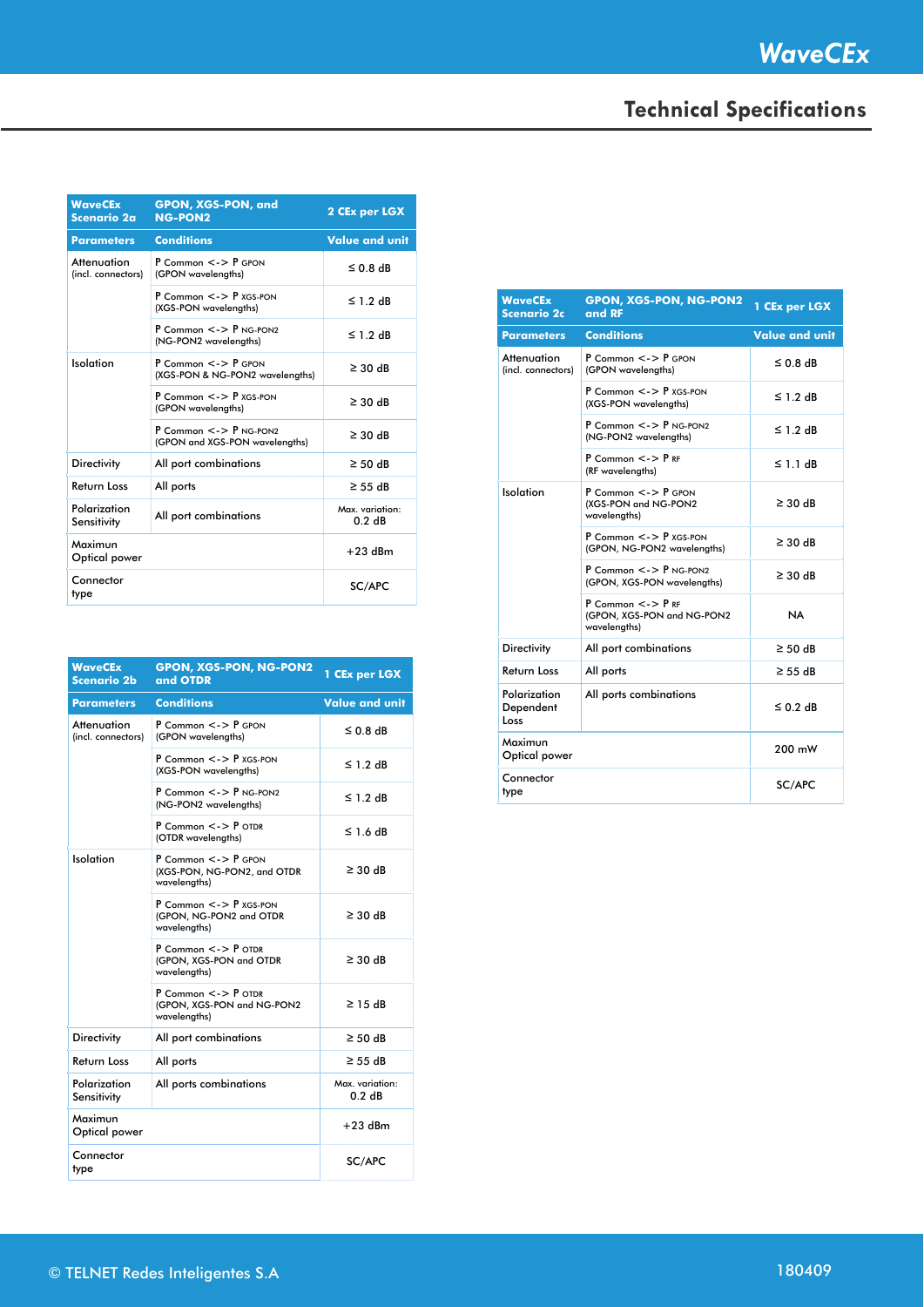| <b>WaveCEx</b><br><b>Scenario 2d</b> | GPON, XGS-PON, NG-PON2,<br><b>OTDR</b> and RF                                 | 1 CEx per LGX             |
|--------------------------------------|-------------------------------------------------------------------------------|---------------------------|
| <b>Parameters</b>                    | <b>Conditions</b>                                                             | <b>Value and unit</b>     |
| Attenuation<br>(incl. connectors)    | $P$ Common $\lt$ - $>$ $P$ GPON<br>(GPON wavelengths)                         | $\leq$ 0.8 dB             |
|                                      | $P$ Common $\lt$ - $\gt$ P xGS-PON<br>(XGS-PON wavelengths)                   | $\leq$ 1.2 dB             |
|                                      | $P$ Common $\lt$ - $>$ $P$ NG-PON2<br>(NG-PON2 wavelength)                    | $\leq$ 1.2 dB             |
|                                      | $P$ Common $\lt$ - $>$ $P$ OTDR<br>(OTDR wavelength)                          | $\leq$ 1.6 dB             |
|                                      | $P$ Common $\lt$ - $>$ $P$ RF<br>(RF wavelength)                              | $\leq$ 1.1 dB             |
| Isolation                            | P Common <-> P GPON<br>(XGS-PON, NG-PON2 and OTDR<br>wavelengths)             | $\geq$ 30 dB              |
|                                      | $P$ Common $\lt$ - > $P$ xGS-PON<br>(GPON, NG-PON2 and OTDR<br>wavelengths)   | $\geq$ 30 dB              |
|                                      | P Common <-> P NG-PON2<br>(GPON and XGS-PON and OTDR<br>wavelengths)          | $\geq$ 30 dB              |
|                                      | P Common <-> P OTDR<br>(GPON, XGS-PON, NG-PON2<br>wavelengths)                | $\geq$ 30 dB              |
|                                      | P Common $\lt$ - $>$ P RF<br>(GPON, XGS-PON, NG-PON2<br>and OTDR wavelengths) | <b>NA</b>                 |
| <b>Directivity</b>                   | All port combinations                                                         | $\geq$ 50 dB              |
| <b>Return Loss</b>                   | All ports                                                                     | $\geq$ 55 dB              |
| Polarization<br>Sensitivity          | All ports combinations                                                        | Max. variation:<br>0.2 dB |
| Maximun<br>Optical power             |                                                                               | $+23$ dBm                 |
| Connector<br>type                    |                                                                               | SC/APC                    |

| <b>WaveCEx</b><br><b>Scenario 2e</b> | <b>GPON, XGS-PON, NG-</b><br>PON2+PtP and OTDR                                                     | 1 CEx per LGX             |
|--------------------------------------|----------------------------------------------------------------------------------------------------|---------------------------|
| <b>Parameters</b>                    | <b>Conditions</b>                                                                                  | <b>Value and uni</b>      |
| Attenuation<br>(incl. connectors)    | $P$ Common $\lt$ - $\gt$ $P$ GPON<br>(GPON wavelengths)                                            | $\leq$ 0.8 dB             |
|                                      | P Common $\lt$ - > P xGS-PON<br>(XGS-PON wavelengths)                                              | $\leq$ 1.2 dB             |
|                                      | $P$ Common $\lt$ - $\gt$ $P$ NG-PON2<br>(NG-PON2 + PtP wavelength)                                 | $\leq$ 1.2 dB             |
|                                      | P Common <-> P OTDR<br>(OTDR-from 1640nm- wavelength)                                              | ≤ 1.6 dB                  |
| Isolation                            | P Common <-> P GPON<br>(XGS-PON, NG-PON2 + PtP and OTDR-<br>from 1640nm- wavelengths)              | $\geq$ 30 dB              |
|                                      | $P$ Common $\lt$ - $\gt$ $P$ xGS-PON<br>(GPON, NG-PON2 + PtP<br>and OTDR-from 1640nm- wavelengths) | $\geq$ 30 dB              |
|                                      | $P$ Common $\lt$ - $\gt$ $P$ NG-PON2<br>(GPON, XGS-PON and OTDR-from<br>1640nm- wavelengths)       | $\geq$ 30 dB              |
|                                      | $P$ Common $\lt$ - $>$ $P$ OTDR<br>(GPON, XGS-PON and NG-PON2 + PtP<br>wavelengths)                | $\geq$ 15 dB              |
| <b>Directivity</b>                   | All port combinations                                                                              | $\geq$ 50 dB              |
| Return Loss                          | All ports                                                                                          | $\geq$ 55 dB              |
| Polarization<br>Sensitivity          | All ports combinations                                                                             | Max. variation:<br>0.2 dB |
| Maximun<br>Optical power             |                                                                                                    | $+23$ dBm                 |
| Connector type                       |                                                                                                    | SC/APC                    |

| <b>WaveCEx</b><br><b>Scenario 2f</b> | <b>GPON, XGS-PON, NG-</b><br>$PON2 + P1P$                                     | 2 CEx per LGX         |
|--------------------------------------|-------------------------------------------------------------------------------|-----------------------|
| <b>Parameters</b>                    | <b>Conditions</b>                                                             | <b>Value and unit</b> |
| Attenuation<br>(incl. connectors)    | $P_{\text{Common}} \leq P_{\text{GPON}}$<br>(GPON wavelengths)                | $\leq$ 0.8 dB         |
|                                      | $P$ Common $\lt$ - $>$ $P$ xGS-PON<br>(XGS-PON wavelengths)                   | $\leq$ 1.0 dB         |
|                                      | $P$ Common $\lt$ - $\gt$ $P$ NG-PON2<br>(NG-PON2 + PtP wavelength)            | $\leq$ 1.0 dB         |
| Isolation                            | P Common <-> P GPON<br>(XGS-PON & NG-PON2+PtP wave-<br>lengths)               | $\geq$ 30 dB          |
|                                      | Common $\leq$ $\Rightarrow$ P xGS-PON<br>(GPON wavelengths)                   | $\geq$ 30 dB          |
|                                      | $P$ Common $\leq$ $\Rightarrow$ $P$ NG-PON2<br>(GPON and XGS-PON wavelengths) | $\geq$ 30 dB          |
| <b>Directivity</b>                   | All port combinations                                                         | $\geq$ 50 dB          |
| <b>Return Loss</b>                   | All ports                                                                     | $\geq$ 50 dB          |
| Polarization<br>Dependent<br>Loss    | All ports combinations                                                        | $\leq$ 0.1 dB         |
| Polarization<br>Mode Disper-<br>sion |                                                                               | $\leq 0.1$ ps         |
| Maximun<br>Optical power             |                                                                               | 200 mW                |
| Connector type                       |                                                                               | SC/APC                |